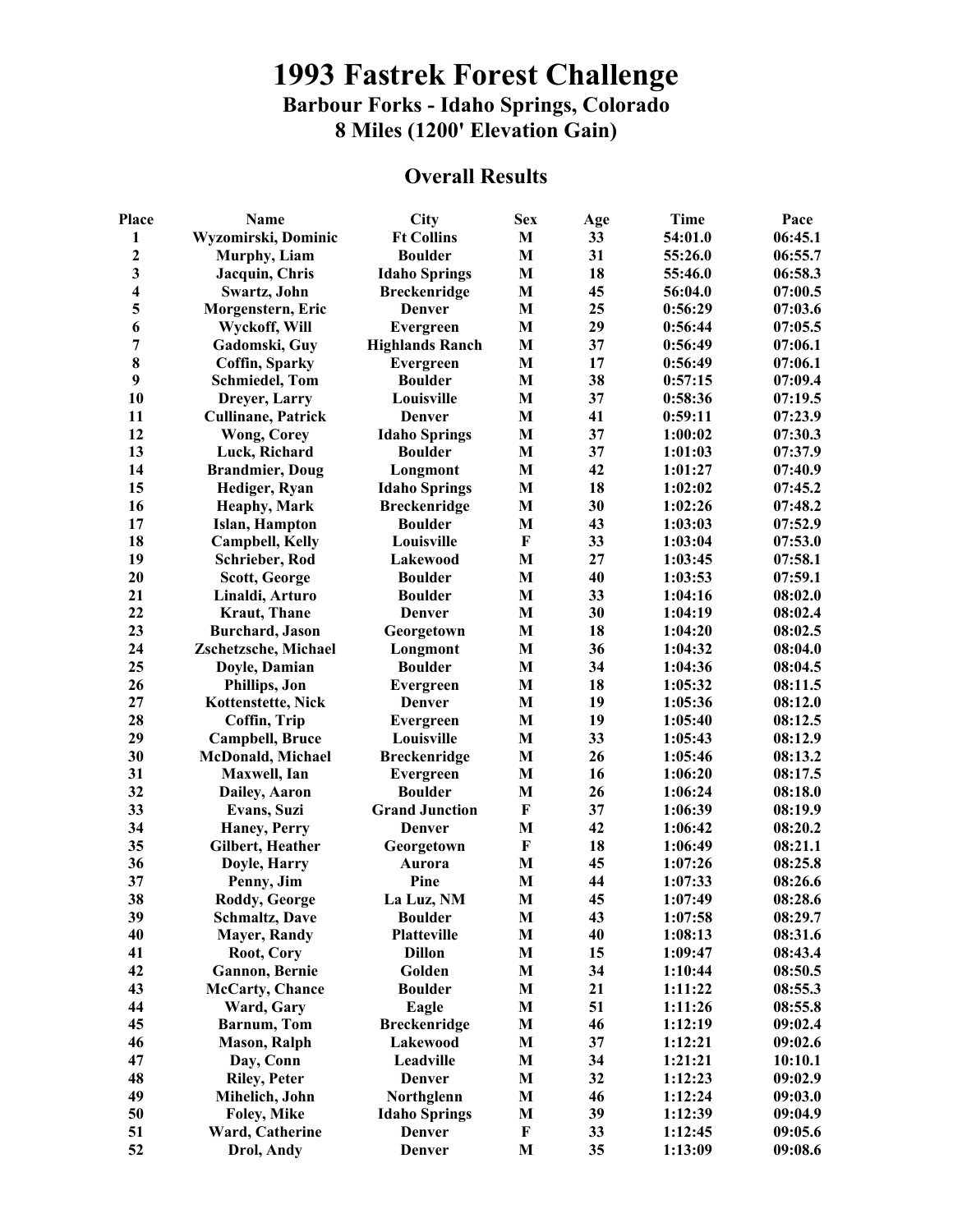| 53  | <b>Mills, Mary Anne</b>  | Vail                   | F                         | 39 | 1:13:26 | 09:10.7 |
|-----|--------------------------|------------------------|---------------------------|----|---------|---------|
| 54  | Stahl, Bill              | <b>Denver</b>          | $\mathbf{M}$              | 34 | 1:13:46 | 09:13.2 |
| 55  | Nelson, Jon              | <b>Breckenridge</b>    | M                         | 48 | 1:14:17 | 09:17.1 |
| 56  | Weich, Craig             | <b>Boulder</b>         | M                         | 25 | 1:16:11 | 09:31.4 |
| 57  | Selwood, Ralph           | Unknown                | M                         | 37 | 1:16:15 | 09:31.9 |
| 58  | Nelson, Diana            | <b>Breckenridge</b>    | $\bf F$                   | 37 | 1:16:47 | 09:35.9 |
| 59  | <b>Bradley</b> , Paul    | <b>Boulder</b>         | M                         | 49 | 1:16:49 | 09:36.1 |
| 60  | <b>McBride, Larry</b>    | Arvada                 | M                         | 50 | 1:16:49 | 09:36.1 |
| 61  | Hunter, Tammy            | Nederland              | $\bf F$                   | 30 | 1:17:12 | 09:39.0 |
| 62  | Firebaugh, Ronald        | <b>Thornton</b>        | M                         | 43 | 1:17:14 | 09:39.3 |
| 63  | Petersen, Al             | <b>Denver</b>          | $\mathbf{M}$              | 57 | 1:17:24 | 09:40.5 |
| 64  | Churchwell, Jeff         | <b>Denver</b>          | M                         | 19 | 1:18:10 | 09:46.3 |
| 65  | Price, Bob               | Arvada                 | M                         | 40 | 1:18:18 | 09:47.3 |
| 66  | Darrell, Autumn          | <b>Idaho Springs</b>   | $\bf F$                   | 14 | 1:18:29 | 09:48.6 |
| 67  | Hediger, Rebecca         | <b>Idaho Springs</b>   | $\boldsymbol{\mathrm{F}}$ | 16 | 1:19:05 | 09:53.1 |
| 68  | Harding, Beege           | Longmont               | $\mathbf F$               | 40 | 1:19:17 | 09:54.6 |
| 69  | Dorais, Eric             | Littleton              | M                         | 17 | 1:19:54 | 09:59.2 |
| 70  | Deatsch, Cheri           | <b>Denver</b>          | $\bf F$                   | 25 | 1:20:18 | 10:02.3 |
| 71  | Delmez, John             | <b>Highlands Ranch</b> | M                         | 36 | 1:22:08 | 10:16.0 |
| 72  | Ray, Jim                 | Cincinnati, OH         | M                         | 38 | 1:22:15 | 10:16.9 |
| 73  | <b>Travers, Jennifer</b> | <b>Ft Collins</b>      | $\mathbf{F}$              | 29 | 1:22:30 | 10:18.8 |
| 74  | Opdyke, Bill             | <b>Boulder</b>         | M                         | 48 | 1:23:42 | 10:27.8 |
| 75  | De Giacomo, Dave         | Golden                 | M                         | 42 | 1:24:43 | 10:35.4 |
| 76  | Dickerson, Maria         | Evergreen              | $\bf F$                   | 18 | 1:25:28 | 10:41.0 |
| 77  | Leetmae, Joanne          | Arvada                 | $\bf F$                   | 50 | 1:25:39 | 10:42.4 |
| 78  | Gilbert, Mary            | <b>Ft Collins</b>      | $\bf F$                   | 44 | 1:25:53 | 10:44.1 |
| 79  | <b>Hayes</b> , Don       | <b>Boulder</b>         | $\mathbf{M}$              | 61 | 1:26:16 | 10:47.0 |
| 80  | Kipp, Chuck              | <b>Boulder</b>         | M                         | 66 | 1:27:09 | 10:53.6 |
| 81  | <b>Cooney, Susan</b>     | <b>Blackhawk</b>       | $\bf F$                   | 36 | 1:27:25 | 10:55.6 |
| 82  | Sage, Kathleen           | <b>Commerce City</b>   | $\mathbf F$               | 38 | 1:27:29 | 10:56.1 |
| 83  | <b>Wheelock, Roger</b>   | <b>Boulder</b>         | M                         | 40 | 1:27:45 | 10:58.1 |
| 84  | <b>Thies, Chuck</b>      | Aurora                 | M                         | 46 | 1:28:38 | 11:04.8 |
| 85  | Moyle, Bill              | <b>Denver</b>          | M                         | 54 | 1:29:06 | 11:08.3 |
| 86  | <b>Bollman, Marianne</b> | <b>Denver</b>          | $\bf F$                   | 25 | 1:29:07 | 11:08.4 |
| 87  | <b>Guenin</b> , Steve    | <b>Denver</b>          | M                         | 37 | 1:29:44 | 11:13.0 |
| 88  | Garber, Kate             | Avon                   | $\mathbf F$               | 34 | 1:29:49 | 11:13.6 |
| 89  | <b>Mayer, Nancy</b>      | Platteville            | ${\bf F}$                 | 37 | 1:30:02 | 11:15.2 |
| 90  | Pripstein, Laura         | <b>Denver</b>          | $\mathbf{F}$              | 21 | 1:30:06 | 11:15.8 |
| 91  | Rybicka, Roger           | <b>Ft Collins</b>      | $\mathbf{M}$              | 45 | 1:30:30 | 11:18.8 |
| 92  | Berghoefer, Chuck        | Englewood              | M                         | 33 | 1:30:57 | 11:22.1 |
| 93  | Aamodt, Eric             | Denver                 | $\mathbf{M}$              | 32 | 1:31:51 | 11:28.9 |
| 94  | Theye, Jim               | <b>Denver</b>          | $\mathbf{M}$              | 36 | 1:31:52 | 11:29.0 |
| 95  | Morse, Richard           | Golden                 | $\mathbf{M}$              | 44 | 1:33:11 | 11:38.9 |
| 96  | Hargrave, Eileen         | Denver                 | $\bf F$                   | 32 | 1:34:05 | 11:45.6 |
| 97  | Kruger, Sara             | Georgetown             | F                         | 14 | 1:34:53 | 11:51.6 |
| 98  | Davis, Jonimarie         | Westminster            | F                         | 40 | 1:34:55 | 11:51.9 |
| 99  | Zlot, Amy                | Denver                 | F                         | 22 | 1:46:03 | 13:15.4 |
| 100 | Trowbride, Jacqueline    | <b>Broomfield</b>      | F                         | 41 | 2:03:31 | 15:26.4 |
| 101 | Kipp, Barbara            | <b>Boulder</b>         | $\mathbf F$               | 65 | 2:15:25 | 16:55.6 |

## **Results By Age Group**

| Place        | Overall | Name             | <b>City</b>          | <b>Sex</b> | Age | Time    | Pace    |
|--------------|---------|------------------|----------------------|------------|-----|---------|---------|
|              |         |                  | Female 14 & Under    |            |     |         |         |
|              | 66      | Darrell, Autumn  | <b>Idaho Springs</b> | F          | 14  | 1:18:29 | 09:48.6 |
|              | 97      | Kruger, Sara     | Georgetown           | F          | 14  | 1:34:53 | 11:51.6 |
|              |         |                  | <b>Female 15-19</b>  |            |     |         |         |
|              | 35      | Gilbert, Heather | Georgetown           | F          | 18  | 1:06:49 | 08:21.1 |
| $\mathbf{2}$ | 67      | Hediger, Rebecca | <b>Idaho Springs</b> | F          | 16  | 1:19:05 | 09:53.1 |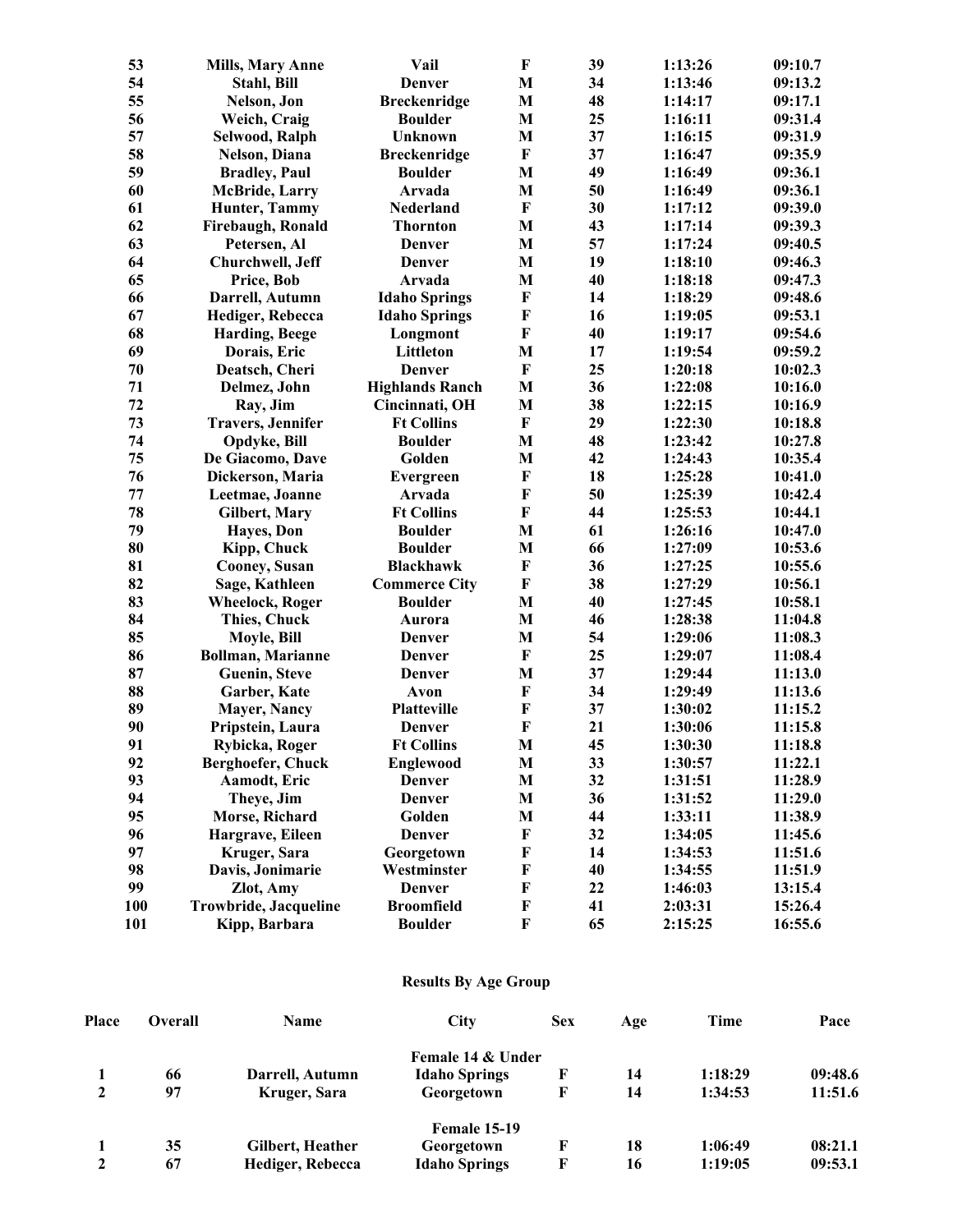| $\mathbf{3}$            | 76                      | Dickerson, Maria          | <b>Evergreen</b>       | F            | 18 | 1:25:28 | 10:41.0 |
|-------------------------|-------------------------|---------------------------|------------------------|--------------|----|---------|---------|
|                         |                         |                           | Female 20-29           |              |    |         |         |
| $\mathbf{1}$            | 70                      | Deatsch, Cheri            | Denver                 | $\bf F$      | 25 | 1:20:18 | 10:02.3 |
| $\boldsymbol{2}$        | 73                      | <b>Travers</b> , Jennifer | <b>Ft Collins</b>      | $\mathbf{F}$ | 29 | 1:22:30 | 10:18.8 |
| 3                       | 86                      | <b>Bollman, Marianne</b>  | Denver                 | $\mathbf{F}$ | 25 | 1:29:07 | 11:08.4 |
| 4                       | 90                      | Pripstein, Laura          | <b>Denver</b>          | $\mathbf F$  | 21 | 1:30:06 | 11:15.8 |
| 5                       | 99                      | Zlot, Amy                 | <b>Denver</b>          | F            | 22 | 1:46:03 | 13:15.4 |
|                         |                         |                           | <b>Female 30-39</b>    |              |    |         |         |
| 1                       | 18                      | <b>Campbell, Kelly</b>    | Louisville             | F            | 33 | 1:03:04 | 07:53.0 |
| $\boldsymbol{2}$        | 33                      | Evans, Suzi               | <b>Grand Junction</b>  | $\mathbf F$  | 37 | 1:06:39 | 08:19.9 |
| 3                       | 51                      | Ward, Catherine           | <b>Denver</b>          | $\mathbf F$  | 33 | 1:12:45 | 09:05.6 |
| $\overline{\mathbf{4}}$ | 53                      | <b>Mills, Mary Anne</b>   | Vail                   | $\mathbf F$  | 39 | 1:13:26 | 09:10.7 |
| 5                       | 58                      | Nelson, Diana             | <b>Breckenridge</b>    | $\mathbf F$  | 37 | 1:16:47 | 09:35.9 |
|                         | 61                      |                           |                        | $\mathbf F$  | 30 |         | 09:39.0 |
| 6                       |                         | Hunter, Tammy             | Nederland              |              |    | 1:17:12 |         |
| 7                       | 81                      | Cooney, Susan             | <b>Blackhawk</b>       | $\mathbf F$  | 36 | 1:27:25 | 10:55.6 |
| 8                       | 82                      | Sage, Kathleen            | <b>Commerce City</b>   | $\mathbf F$  | 38 | 1:27:29 | 10:56.1 |
| 9                       | 88                      | Garber, Kate              | Avon                   | F            | 34 | 1:29:49 | 11:13.6 |
| 10                      | 89                      | <b>Mayer, Nancy</b>       | Platteville            | $\mathbf F$  | 37 | 1:30:02 | 11:15.2 |
| 11                      | 96                      | Hargrave, Eileen          | <b>Denver</b>          | $\mathbf{F}$ | 32 | 1:34:05 | 11:45.6 |
|                         |                         |                           | Female 40-49           |              |    |         |         |
| $\mathbf{1}$            | 68                      | <b>Harding, Beege</b>     | Longmont               | ${\bf F}$    | 40 | 1:19:17 | 09:54.6 |
| $\boldsymbol{2}$        | 98                      | Davis, Jonimarie          | Westminster            | $\mathbf F$  | 40 | 1:34:55 | 11:51.9 |
| 3                       | 100                     | Trowbride, Jacqueline     | <b>Broomfield</b>      | $\mathbf F$  | 41 | 2:03:31 | 15:26.4 |
| $\overline{\mathbf{4}}$ | 78                      | Gilbert, Mary             | <b>Ft Collins</b>      | $\mathbf{F}$ | 44 | 1:25:53 | 10:44.1 |
|                         |                         |                           | <b>Female 50-59</b>    |              |    |         |         |
| $\mathbf{1}$            | 77                      | Leetmae, Joanne           | Arvada                 | $\bf F$      | 50 | 1:25:39 | 10:42.4 |
|                         |                         |                           | Female 60 & Over       |              |    |         |         |
| $\mathbf{1}$            | 101                     | Kipp, Barbara             | <b>Boulder</b>         | $\bf F$      | 65 | 2:15:25 | 16:55.6 |
|                         |                         |                           | <b>Male 15-19</b>      |              |    |         |         |
| $\mathbf{1}$            | 3                       | Jacquin, Chris            | <b>Idaho Springs</b>   | M            | 18 | 55:46.0 | 06:58.3 |
| $\boldsymbol{2}$        | 8                       | <b>Coffin, Sparky</b>     | Evergreen              | M            | 17 | 0:56:49 | 07:06.1 |
| $\overline{\mathbf{3}}$ | 15                      | Hediger, Ryan             | <b>Idaho Springs</b>   | M            | 18 | 1:02:02 | 07:45.2 |
| $\overline{\mathbf{4}}$ | 23                      | <b>Burchard</b> , Jason   | Georgetown             | M            | 18 | 1:04:20 | 08:02.5 |
| 5                       | 26                      | Phillips, Jon             | <b>Evergreen</b>       | M            | 18 | 1:05:32 | 08:11.5 |
| 6                       | 27                      | Kottenstette, Nick        | <b>Denver</b>          | M            | 19 | 1:05:36 | 08:12.0 |
| 7                       | 28                      | Coffin, Trip              | <b>Evergreen</b>       | M            | 19 | 1:05:40 | 08:12.5 |
| 8                       | 31                      | Maxwell, Ian              | Evergreen              | M            | 16 | 1:06:20 | 08:17.5 |
| 9                       | 41                      | Root, Cory                | <b>Dillon</b>          | $\mathbf{M}$ | 15 | 1:09:47 | 08:43.4 |
| 10                      | 64                      | Churchwell, Jeff          | <b>Denver</b>          | M            | 19 | 1:18:10 | 09:46.3 |
| 11                      | 69                      | Dorais, Eric              | Littleton              | M            | 17 | 1:19:54 | 09:59.2 |
|                         |                         |                           | <b>Male 20-29</b>      |              |    |         |         |
| 1                       | $\overline{\mathbf{5}}$ | Morgenstern, Eric         | <b>Denver</b>          | M            | 25 | 0:56:29 | 07:03.6 |
| $\boldsymbol{2}$        | 6                       | Wyckoff, Will             | Evergreen              | M            | 29 | 0:56:44 | 07:05.5 |
| 3                       | 19                      | Schrieber, Rod            | Lakewood               | M            | 27 | 1:03:45 | 07:58.1 |
|                         |                         |                           |                        |              |    |         |         |
| $\overline{\mathbf{4}}$ | 30                      | <b>McDonald, Michael</b>  | <b>Breckenridge</b>    | M            | 26 | 1:05:46 | 08:13.2 |
| 5                       | 32                      | Dailey, Aaron             | <b>Boulder</b>         | M            | 26 | 1:06:24 | 08:18.0 |
| 6                       | 43                      | McCarty, Chance           | <b>Boulder</b>         | M            | 21 | 1:11:22 | 08:55.3 |
| 7                       | 56                      | Weich, Craig              | <b>Boulder</b>         | M            | 25 | 1:16:11 | 09:31.4 |
|                         |                         |                           | <b>Male 30-39</b>      |              |    |         |         |
| $\mathbf{1}$            | $\mathbf{1}$            | Wyzomirski, Dominic       | <b>Ft Collins</b>      | $\mathbf{M}$ | 33 | 54:01.0 | 06:45.1 |
| $\boldsymbol{2}$        | $\boldsymbol{2}$        | Murphy, Liam              | <b>Boulder</b>         | M            | 31 | 55:26.0 | 06:55.7 |
| 3                       | 7                       | Gadomski, Guy             | <b>Highlands Ranch</b> | M            | 37 | 0:56:49 | 07:06.1 |
| 4                       | $\boldsymbol{9}$        | <b>Schmiedel</b> , Tom    | <b>Boulder</b>         | M            | 38 | 0:57:15 | 07:09.4 |
| 5                       | 10                      | Dreyer, Larry             | Louisville             | $\mathbf{M}$ | 37 | 0:58:36 | 07:19.5 |